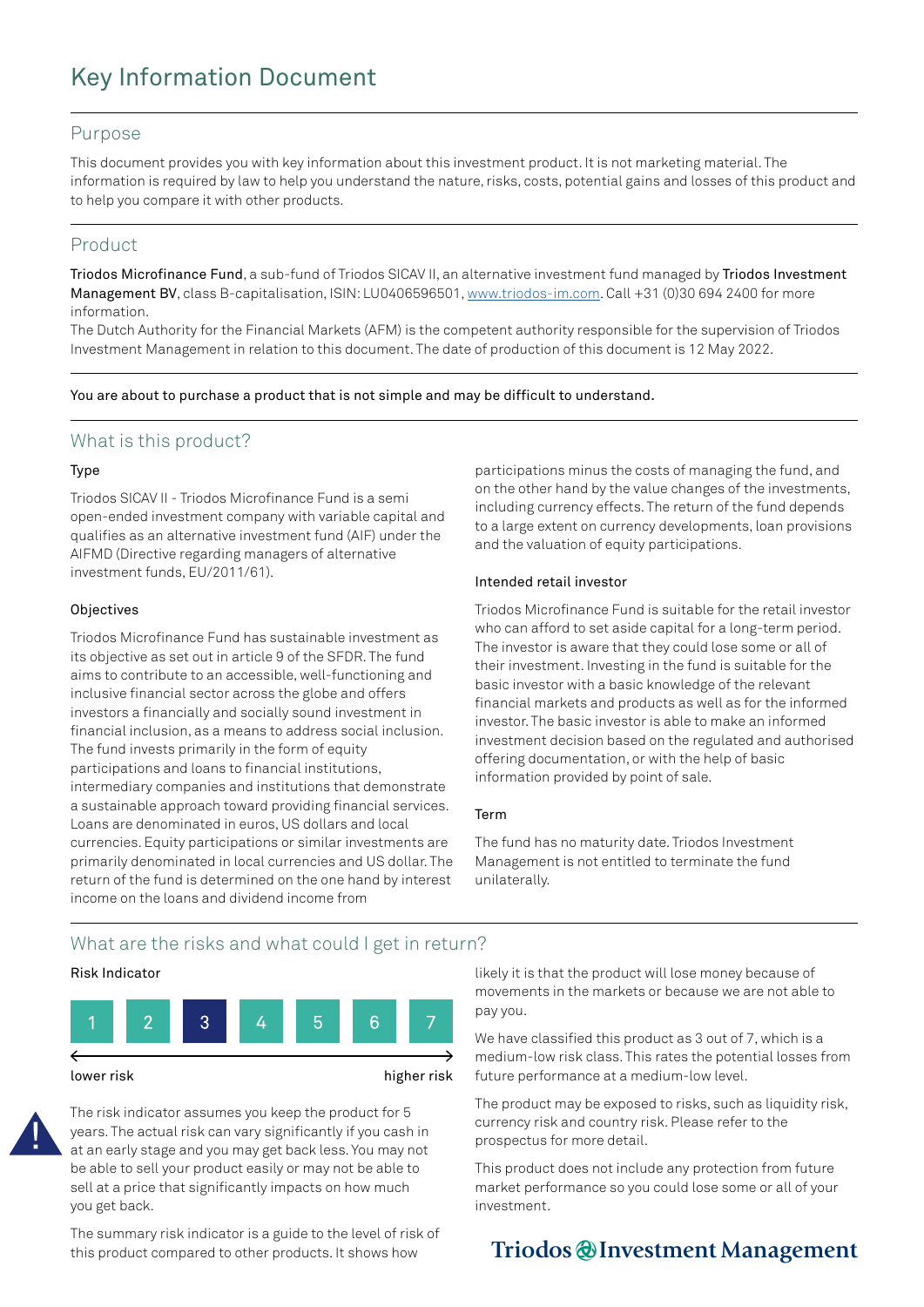## Performance Scenarios

Single Investment Paid

| Investment ( $\epsilon$ 10,000)<br>Scenarios |                                     | 1 year   | 3 years  | 5 years                         |
|----------------------------------------------|-------------------------------------|----------|----------|---------------------------------|
|                                              |                                     |          |          | (Recommended<br>holding period) |
| Stress scenario                              | What you might get back after costs | €9,726   | €9,538   | €9,413                          |
|                                              | Average return each year            | $-2.7%$  | $-1.6%$  | $-1.2\%$                        |
| Unfavourable scenario                        | What you might get back after costs | €9,788   | €9,861   | € 10,028                        |
|                                              | Average return each year            | $-2.1\%$ | $-0.5%$  | $0.1\%$                         |
| Moderate scenario                            | What you might get back after costs | € 10,217 | € 10,599 | € 10,995                        |
|                                              | Average return each year            | 2.2%     | 2.0%     | 1.9%                            |
| Favourable scenario                          | What you might get back after costs | € 10,557 | € 11,275 | € 11,932                        |
|                                              | Average return each year            | 5.6%     | 4.1%     | 3.6%                            |

This table shows the money you could get back over the next 5 years, under different scenarios, assuming that you invest EUR 10,000.

The scenarios shown illustrate how your investment could perform. You can compare them with the scenarios of other products.

The scenarios presented are an estimate of future performance based on evidence from the past on how the value of this investment varies, and are not an exact indicator. What you get will vary depending on how the

market performs and how long you keep the investment/ product.

The stress scenario shows what you might get back in extreme market circumstances, and it does not take into account the situation where we are not able to pay you.

The figures shown include all the costs of the product itself, but may not include all the costs that you pay to your advisor or distributor. The figures do not take into account your personal tax situation, which may also affect how much you get back.

# What happens if Triodos Investment Management is unable to pay out?

As required by law and for your protection, the fund's assets are held with a separate company, a depositary, so the fund's ability to pay out would not be affected by the insolvency of Triodos Investment Management. If the fund is terminated or wound up, the assets will be liquidated and

you will receive an appropriate share of any proceeds, but you may lose part or all of your investment. Your loss would not be covered by any investor compensation or guarantee scheme.

# What are the costs?

The Reduction in Yield (RIY) shows what impact the total costs you pay will have on the investment return you might get. The total costs take into account one-off, ongoing and incidental costs.

The amounts shown here are the cumulative costs of the product itself, for three different holding periods. They include potential early exit penalties. The figures assume you invest EUR 10,000. The figures are estimates and may change in the future.

#### Cost over time

The person selling you or advising you about this product may charge you other costs. If so, this person will provide you with information about these costs, and show you the impact that all costs will have on your investment over time.

## Investment (€ 10,000)

| Scenarios                       | If you cash in<br>after 1 year | If you cash in<br>after 3 years | If you cash in<br>after 5 years |
|---------------------------------|--------------------------------|---------------------------------|---------------------------------|
| Total costs                     | € 265                          | €848                            | € 1,501                         |
| Impact on return (RIY) per year | 2.59%                          | 2.67%                           | 2.73%                           |